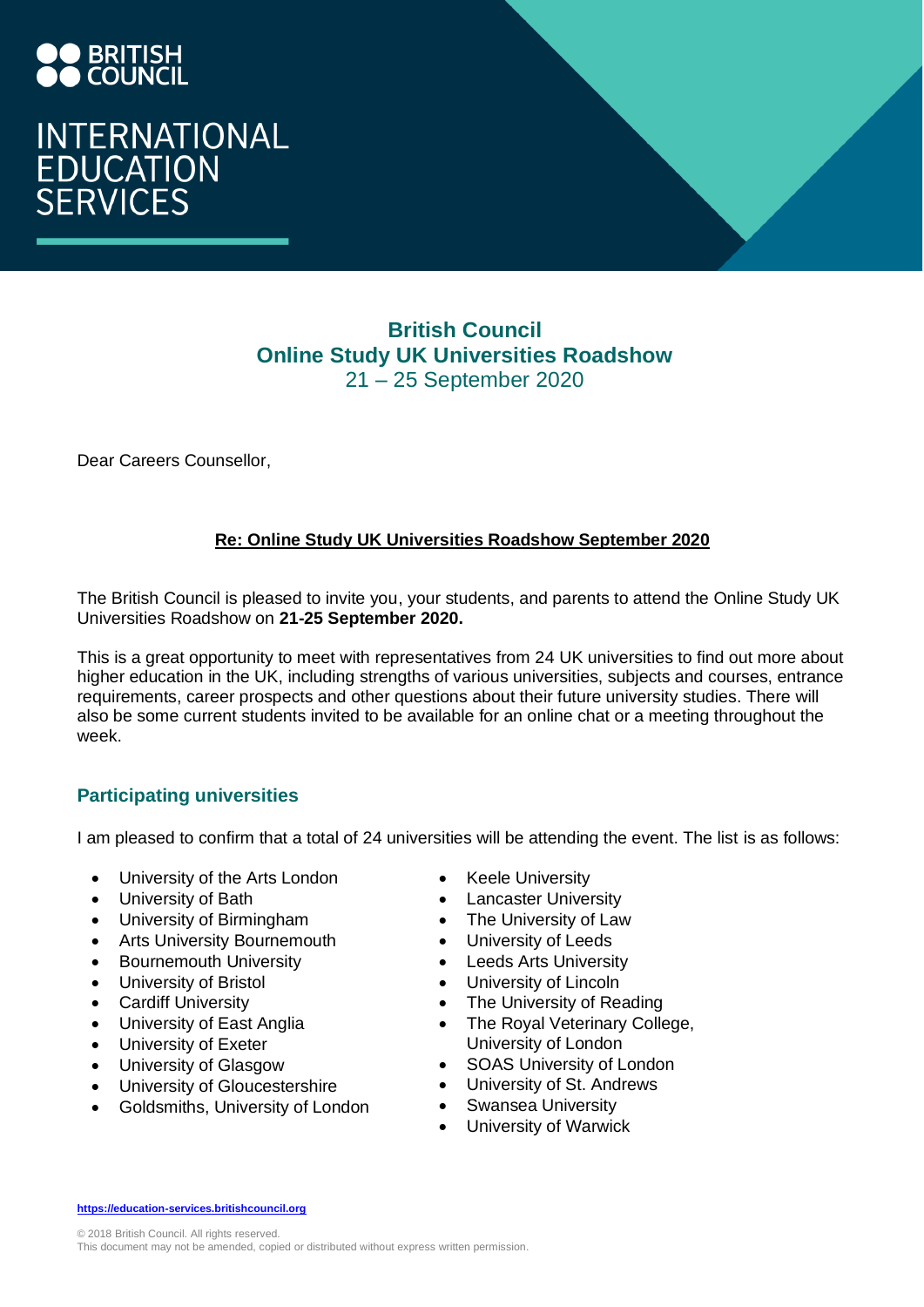# **Objectives**

The objectives of this event are three-fold:

- To provide your students and parents with insightful information on UK higher education before making an application to their chosen universities
- To provide the most up-to-date admission information and useful advice by admission decision makers
- To enable school counsellors to establish connections with representatives from participating UK universities

# **Target audience**

We recommend that all senior year students to be invited to attend along with their parents and relevant staff.

| <b>HKDSE</b> | <b>GCE</b>    | IΒ               | <b>Senior Secondary</b><br><b>School (Macao)</b> | <b>Senior High</b><br><b>School (Taiwan)</b> |
|--------------|---------------|------------------|--------------------------------------------------|----------------------------------------------|
| Secondary 6  | GCE A2        | IB Year 2 / BTEC | l Form 6                                         | Grade 12                                     |
| Secondary 5  | <b>GCE AS</b> | <b>IB</b> Year 1 | Form 5                                           | Grade 11                                     |
| Secondary 4  | <b>iGCSE</b>  | <b>iGCSE</b>     | Form 4                                           | Grade 10                                     |

# **Pre-event briefing & career counsellor engagement event**

The Study UK Connect platform\* is scheduled to launch on 18 September and opens for everyone to book meetings with the representatives in the following week. We therefore would like to invite you for the pre-event briefing on 17-18 September. During this 2-day event, apart from walking you through on how to book meetings via the platform, representatives from 24 participating universities will also be attending to introduce themselves. Please note there will be no Q&A after the introduction sessions. Meetings with our representatives will be open for booking from the  $18<sup>th</sup>$ .

\*NB: for more details about the platform, please refer to Page 4.

In addition, we understand that it has been a very challenging year for you and your students due to the Covid-19 pandemic and you may require more support from the UK education sector. The British Council has invited representatives from the offices of Universities Colleges Admissions System (UCAS) as well as UK Visas and Immigration (UKVI) to deliver online information sessions specifically for our participating schools. The tentative programme is listed below for your review:

# **Programme (tentative)**

## **Pre-event briefing session for the career counsellors Date: Thursday 17 – Friday 18 September**

### **Day 1**

| $14.45 - 15.00$ | Event briefing for career counsellors                        |
|-----------------|--------------------------------------------------------------|
| $15.00 - 16.00$ | University Introduction Session I (total of 12 universities) |
| $16.30 - 17.10$ | Introduction to UK university application process by UCAS    |
| $17.20 - 18.00$ | UCAS information session (for experienced users) by UCAS     |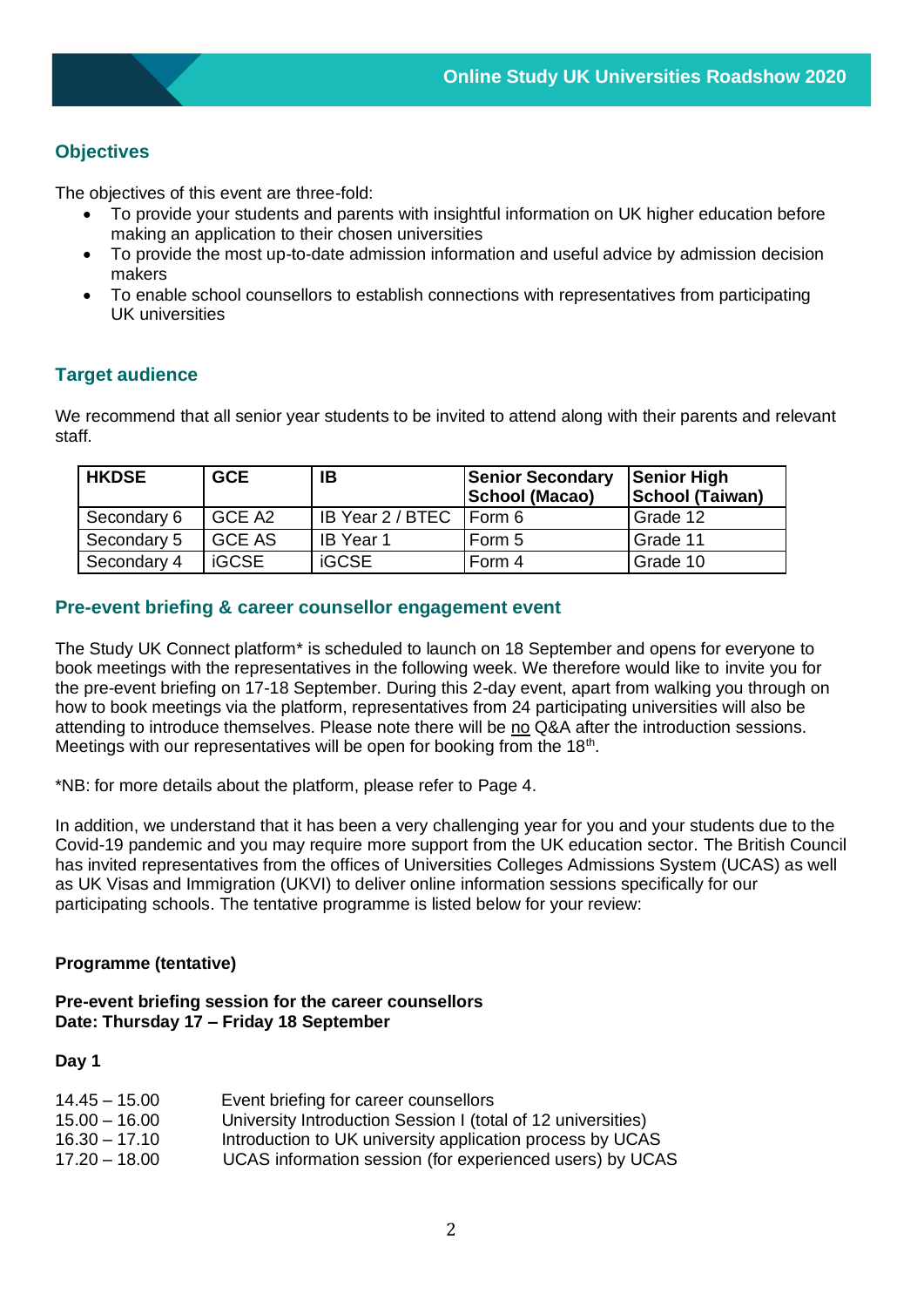# **Day 2**

| $15.00 - 15.30$ | UK visa update by UKVI                                                      |
|-----------------|-----------------------------------------------------------------------------|
| 15.45 – 16.45   | University Introduction Session II (total of 12 universities)               |
| $16.45 - 17.00$ | Drop-in session - Study UK Connect Clinic for career counsellors (optional) |

# **Format of Event**

The online roadshow week will be open to secondary school students, parents, teachers and careers counsellors from Hong Kong, Macao, and Taiwan. We will also help careers counsellors to arrange online meetings with their interest universities if requires.

In this 5-day event, there will be 2 live webinars organised per day. Each session will be presented by 2- 3 UK universities representatives to talk about a joint topic. Sample seminar topics such as introduction to UK education (an overview), UK university application process (UCAS), writing a winning personal statement, employability & placement opportunity in the UK or other subject specific topic etc. will be covered during the online roadshow week.

In terms of online counselling for admission advice, students will be able to have a live chat or book a video meeting with a UK university via the British Council's digital engagement platform – Study UK Connect throughout the week. Apart from universities representatives, we will also invite some current students to answer all questions that you may have.

# **Event Summary**

### **I. Online roadshow week**

- Time: 15.30 20.30 local time
- Webinar platform: Microsoft Teams Live Event
- Online counselling platform: Study UK Connect

| <b>Time</b>     | <b>Monday</b>                                            | <b>Tuesday</b>       | Wednesday            | <b>Thursday</b>      | <b>Friday</b>         |  |  |
|-----------------|----------------------------------------------------------|----------------------|----------------------|----------------------|-----------------------|--|--|
| $15.30 - 16.30$ | Webinar<br>Session 1                                     | Webinar<br>Session 3 | Webinar<br>Session 5 | Webinar<br>Session 7 | Webinar<br>Session 9  |  |  |
| $16.30 - 18.00$ | Online Counselling with prospective students and parents |                      |                      |                      |                       |  |  |
| $18.00 - 18.30$ | 30-minute break                                          |                      |                      |                      |                       |  |  |
| $18.30 - 19.30$ | Webinar<br>Session 2                                     | Webinar<br>Session 4 | Webinar<br>Session 6 | Webinar<br>Session 8 | Webinar<br>Session 10 |  |  |
| $19.30 - 20.30$ | Online Counselling with prospective students and parents |                      |                      |                      |                       |  |  |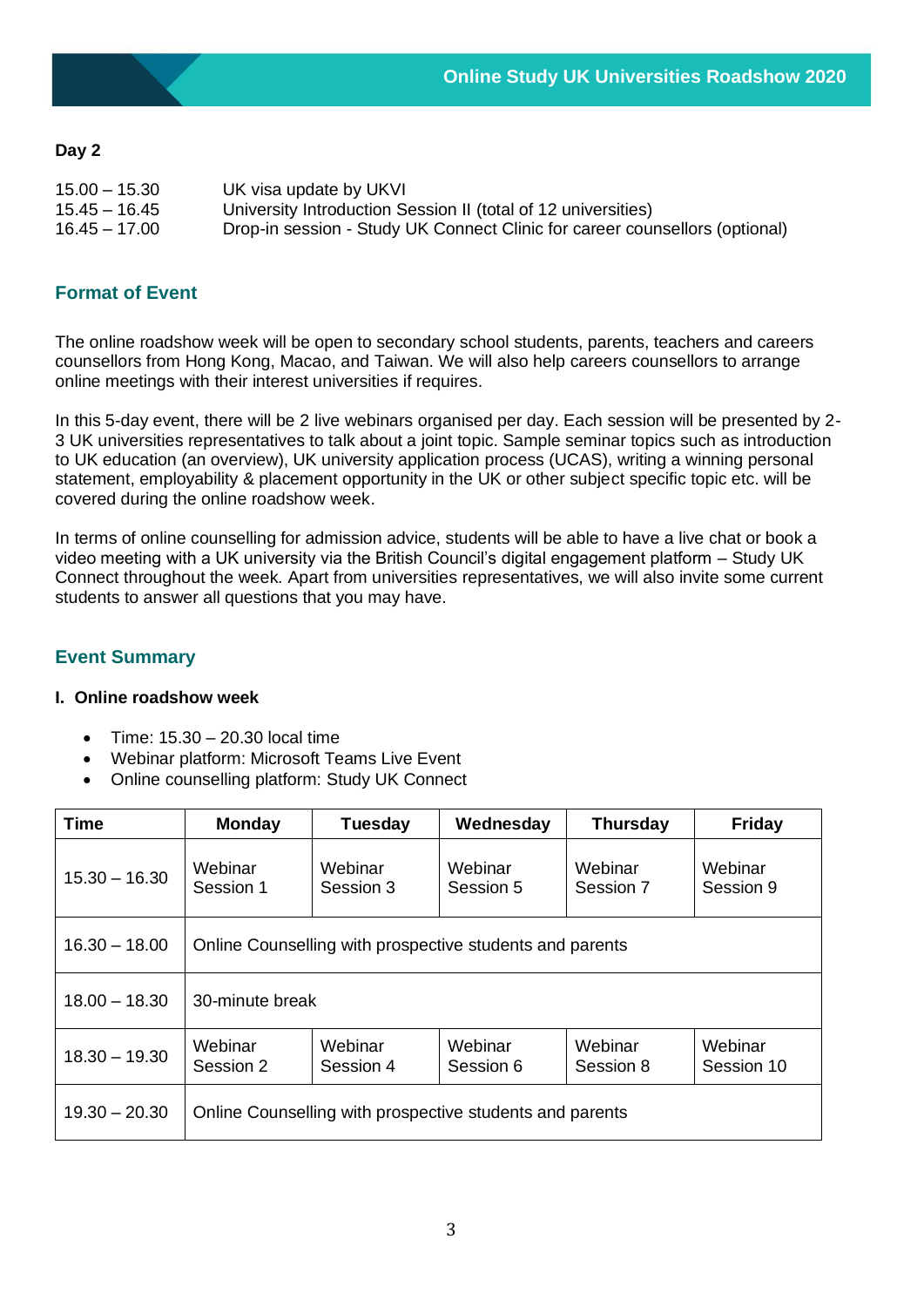# **(1) Live webinar series**

The British Council will be using Microsoft Teams Live Event to host the webinars. For those who have not used the App before, for attendees, there is NO need to install it to join a webinar. Attendees will be able to watch it on the web and sign in anonymously through your desktop, laptop, tablet, or mobile phone device.



# **(2) Online counselling – booking individual meetings with the representatives**

## **About Study UK Connect**

[Study UK Connect](https://www.britishcouncil.hk/en/study-uk-connect) is a unique platform created by the British Council and aims to help international students and parents to navigate UK education within your fingertips, as well as connect with UK institutions directly. There will also be various thematic webinar series available for them to learn more in-depth information about UK education. Through this platform, they can also book a 1-2-1 live chat or a video meeting with their chosen UK institution to get all questions answered anywhere and anytime.

### **Benefits**

- One-to-one live chat and video-call with anyone from the participating institutions anytime and anywhere. The platform will be live until at least the end of Term 1 (i.e. before Christmas).
- Designated universities profile pages for students and parents to navigate information easily.
- Access to the latest and comprehensive information through various thematic webinar series.